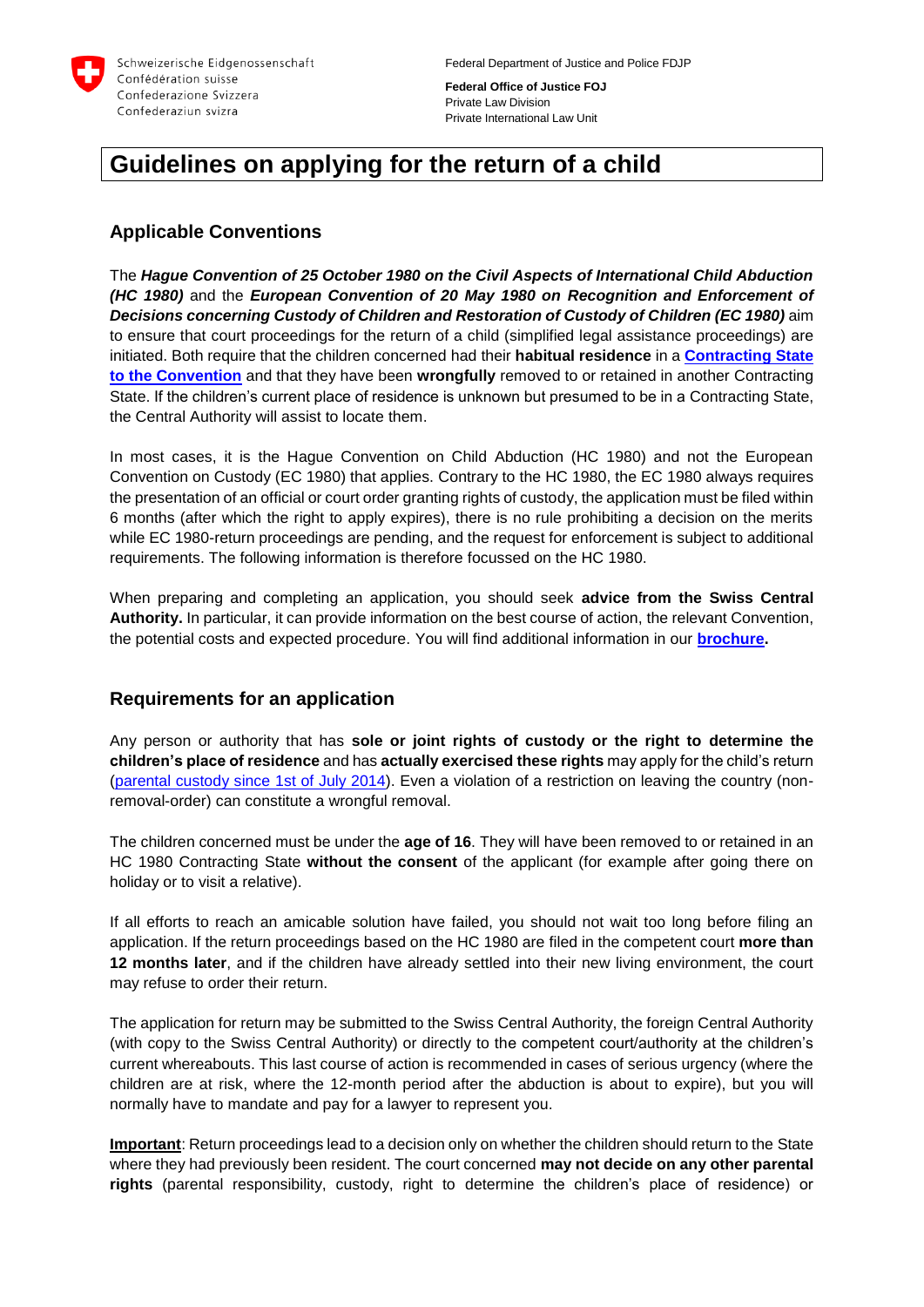arrangements, with the exception of emergency child protection measures. The parents' ability to care for their children is only an issue if the children may be at risk of serious harm when returned.

# **Completing the form**

Complete the form in the official language of the State where the children are or are presumed to be staying. If this is not an official Swiss language, complete a form in German, French, Italian or English as well. In the event of any doubt, contact the Central Authority. If you know the children's whereabouts, indicate the foreign Contracting State on the first page ("Requested Central Authority [country]"). Be careful to complete the form legibly and in full (date and signature!).

In urgent cases, in particular where child protection measures are required, you can file your application previously by e-mail or fax.

#### **Section l**

Personal descriptions and **recent portrait and/or full body photographs** of the children and their presumed carers or escort (sent if possible by e-mail) are helpful and must be provided, particularly if the children's whereabouts are unclear or unknown.

In addition, information and documentary evidence of where the children were previously habitually resident and for how long must be provided.

#### **Section lll**

The Central Authority can assist you in searching for **missing children** and arrange for a police alert to be issued to help establish their whereabouts (but not that of the persons accompanying them). In case of high urgency, you should contact the Central Authority.

#### **Section IV**

Some States require evidence (an e-mail printout or other communication) that the applicant has requested the return of their children without success or that their return has been expressly refused. If available, please attach a copy of the document.

#### **Section V**

If your right to apply is based on a decision issued by an administrative authority (e.g. a child protection authority), by a court (e.g. a marriage protection or divorce decree) or on a legally valid agreement, please enclose a **copy with a certificate of legal validity**.

Explain how you exercised your custody or access rights in relation to the children, especially in cases of separation.

#### **Section VI**

The Central Authorities can advise you on possible, urgently required **child protection measures**, but cannot take and order these measures themselves. The Swiss Central Authority can pass your report of possible risks to the children on to the foreign Central Authority, or if the children are currently staying in Switzerland, to the competent Swiss authorities.

As return proceedings can be very protracted, depending on the individual case and State of residence, regular contact with the applicant parent is very important for the children. If you are obstructed or